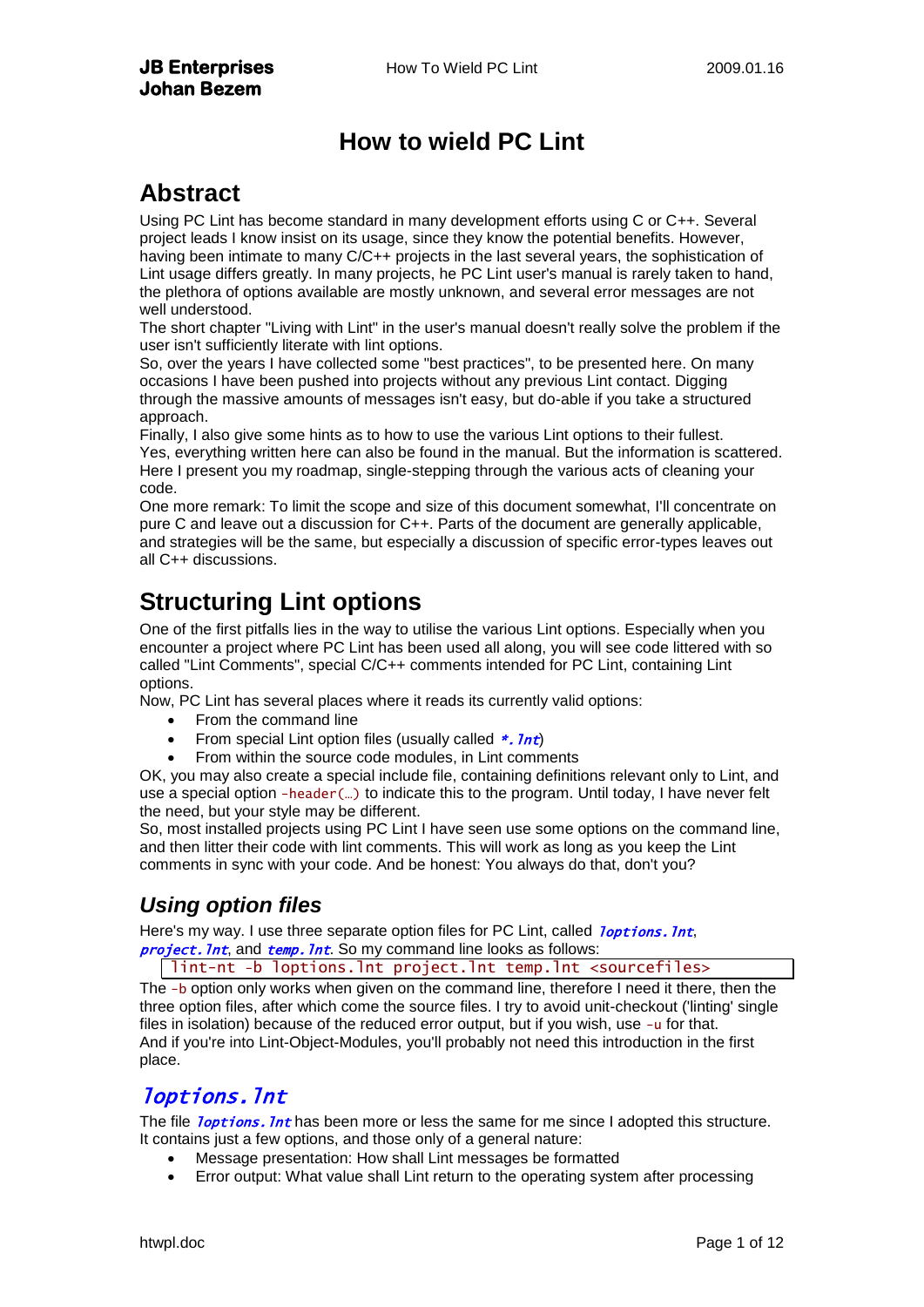- How to handle libraries: Shall we lint them together with the code, or better ignore them
- How many passes do we need
- Directory structure: Where are the rest of the configuration files to be found (project.lnt, temp.lnt)

That's it. For being so general, I can reuse the file for any new project.

### project.lnt

Here's where the action is. Whatever your project needs as far as project-global Lint options are concerned goes into this file: Tab-size, library headers, project conventions (is char signed or unsigned? Are trigraphs allowed? Do we allow early modifiers? May we use enumerations and integers interchangeably?)

This is the file we'll be discussing most, but not here.

#### temp.lnt

This file is empty. Or at least it should be. In any version control system it shall be checked-in containing just comments; but in my workspace, it may contain many error inhibition options. This file I use to reduce the massive number of error messages to a number I can handle. And as soon as I have solved most issues, I reduce the contents of this file, and work on the next chunk.

Is it possible to use less option files? Yes, it is. If you want, you may put all three parts into one file. Having this file split in 'responsibilities' makes sense, but putting it all in one file doesn't detriment your possibilities.

But having them in three files enhances reusability.

Is it useful to have more than three option files? This depends on your project structure. If you work in a department developing for six different processor platforms (e.g. x86, IA64, ARM, etc), using four different compilers (Microsoft 6,x, Microsoft .NET, GNU GCC 3.x/4.x, etc.), it may make sense for you to have one global *loptions. Int*, one compiler-specific *comp. Int*, one platform-specific *platform. Int* and one project-specific *project. Int*, as well as temp. Int. Look at your environment, and make an informed decision, based on reusability.

#### **Where to put compiler specifics**

I guess this is a matter of taste. In my environment, the compiler-specific options (like the size of 'int', 'long long', 'short', alignment, specific macros the compiler defines for you, etc.) are put in a special file and included in *project. Int*. You may also add a fourth file to the command line (before *project. lnt*), or create a wrapper file, say *wrap. lnt*, including all three or four, reducing the length of your command line. As long as the ordering is kept intact (offering the possibility of overriding more global settings at every subsequent level), and each file discussed is physically separate for reuse-reasons, the form of execution is of no importance.

Be aware that Gimpel offers a whole slew of compiler specific option files, called  $\frac{co-}{.}$  installed with the product or offered on their website. Be sure to check there regularly, since these files get updated occasionally. They present a fair starting point. However, being into embedded development, I have regularly had a compiler not supported "out-of-the-box", so I wrote such a support file by myself. You may take the offered option files as samples, of course.

#### **Accommodating individual requirements**

Especially the error formatting requirements differ from developer to developer. At least in teams where the environment is not a matter of dictatorship, every code editor is a little different. And since developers are lazy by nature (at least I am), they will want to handle Lint messages like compiler errors/warnings, and be able to jump wherever is pointed by pressing a key.

So, in some projects you'll have the need to override some settings on an individual basis, without compromising your Makefile-integrity. You'll have to find your own way, but if I have control over the Makefiles, I usually add an option like "if you find a file called *individual. Int* at such-and-such position in the file system, add that filename between  $temp$ . Int and the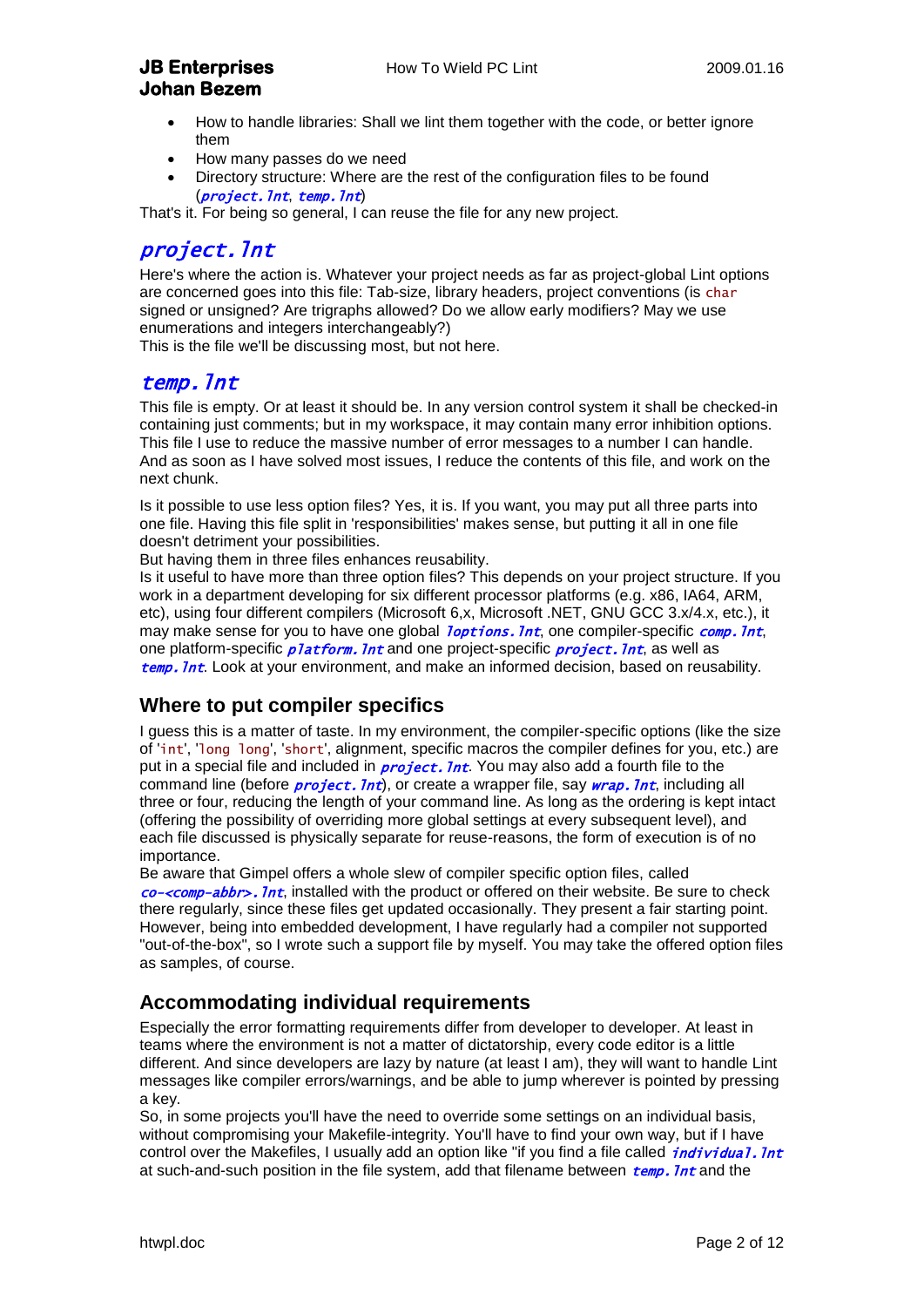source files in the command line for PC Lint of the Makefile". Since the Lint option files do not have any possibility for conditionally including options, this seems a viable way to go.

#### **Source filenames on the command line**

Those of you working with UNIX (or Cygwin, or…) are lucky for having a very long command line (usually 4096 characters or larger). Those of us working with Windows (or even MS-DOS, yes, they're still among us!) usually have to stay below 256 or even 128 characters per command. So, unless you're into very small projects, the command line will be too small (sometimes even on UNIX!) for listing all relevant source files on one command line. I usually direct my Makefile to create or update a file called  $f$ iles. Int with all the C/C++ source file names making up the final executable. This would be the fourth (or fifth) filename to be included on the Lint command line.

### **Where to send the output**

One more issue has to be addressed before we can present the full command line. Lint is a tool, apparently made by programmers for programmers. It doesn't offer a flashy GUI, where you can point-and-click through your messages. It used to be a DOS program (I do not know, whether a UNIX variant has been available in those days), and as far as I know it will still run on MS-DOS in the current version. So it was and is restricted to two output channels, *stdout* and *stderr* (by default, your screen is targeted). The screen is not a very efficient recipient of information, especially when the amount is as large as Lint will happily make it. Lint-runs to the screen easily take 20 times as long compared to redirecting the output to a file, when running a command line under Windows (CMD. EXE).

Most command shells, including the Windows DOS-box, offer redirection possibilities. If you like, use those. However, command shells are all different, both in behaviour and in syntax. Therefore, I use the option offered by Lint: -os(lintout.out).

Where to put this option? *loptions. Int* would present itself, since the (single) output filename will probably remain the same over projects. But if the project (-manager) dictates such a name, *projects. Int* would be perfect. *temp. Int* shall remain empty.

I put this option on the command line, for one reason: When integrating Lint in your Makefile, you'll probably use a make-target called "lint" or "lint all". If, as far as the make program is concerned, the error file can be viewed as another make-target, make can decide for itself, based on file timestamps, whether a new Lint run is necessary. In that case, the filename will be integrated in the Makefile, so it would be natural to be able to include it on the Lint command line. Even name changes between projects can easily be accommodated this way. So, the command line to be used would look like this:

lint-nt -b -os(lintout.out) loptions.lnt project.lnt temp.lnt individual.lnt … files.lnt

(The dieresis '…' indicates that this command line is just one, broken in two for layout reasons).

One word of warning: The -os option needs to be given before the first output-generating option is presented on the command line (directly or indirectly), but, especially in a Makefile, you would not want one of the options files to override the value presented on the command line. Therefore, the position of the -os option has been chosen for a reason. See also the use of  $+f \ln \ln$  *loptions. Int*.

## *My global options*

The file *loptions. Int* hasn't got much to do with the task at hand, but just to get a starting point I'll present the options I usually use, with a few remarks.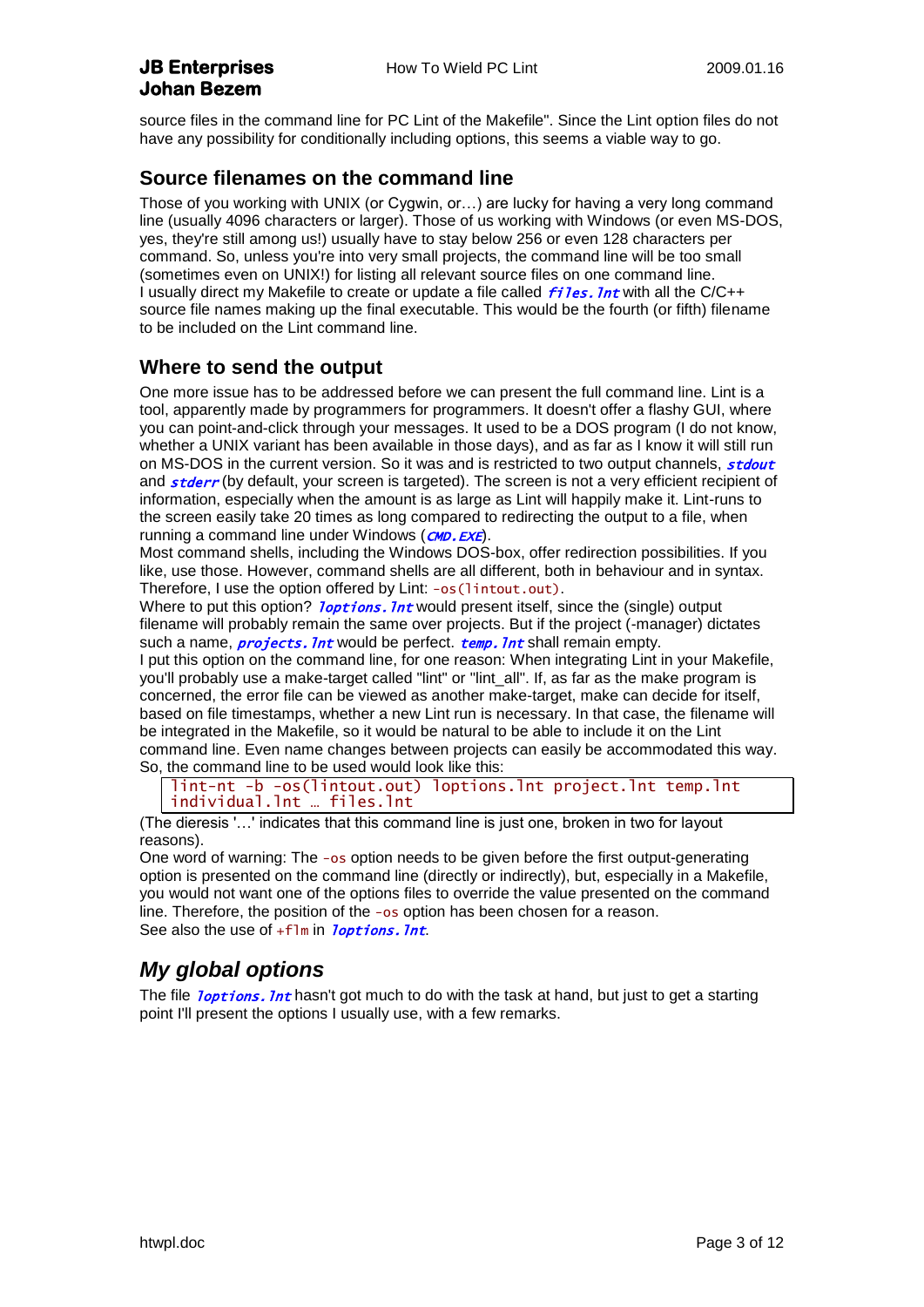#### **JB Enterprises** How To Wield PC Lint 2009.01.16 **Johan Bezem**

 $-wlib(1)$  // Only report errors from the libraries // Output: One line, file info always, use full path names  $-hF1$  $+ffn$ -"format=%(\q%f\q %l %C%) %t %n: %m" // Do not break lines  $-width(0,0)$ // And make sure no foreign includes change the format // or the output option +flm // Warn when trigraphs are used -ftg // Include files within library includes without full path  $+fdi$ // Don't stop make because of warnings  $-zero(99)$ // Make sure to make two passes (for better error messages)  $-p$ asses $(2)$ // Include directory where other option files \*.lnt are located -iC:/Lint90/lnt // Don't let -e<nnnn> options bleed to other source files -restore\_at\_end // Produce a summary of all produced messages -summary()

Let's discuss these one by one. Details on the various options can be found in the Lint user's manual, so I will not cover everything here.

 -wlib(1) reduces the flood of errors and warnings from libraries I have no control over. Since Lint is very powerful in respect to determining what is and what is not a library, this is just a global precaution. Start with '1' (one) for a good reason: Lint will report any errors it finds, no warnings, info's or notes. But the errors, if any, will alert you to some very valuable findings, such as missing types, incomplete definitions or declarations and the like. This will alert you to some configuration problems you might experience, like (compiler-) predefined macros that Lint knows nothing about, or wrong ordering of include files, making Lint find the wrong include file first. As soon as your project is in good shape, use  $temp$ . Int to experiment with different settings (2, or even 3). If you're confident about the new settings, incorporate them in

**project.** Int (don't use loptions. Int, since you wouldn't want a new project to start out at warning level 3 for the libraries!).

- -hF1, +ffn formats the Lint messages a certain way. I don't need any source code context in my warning messages if I can jump to the exact location in my editor by simply pressing a key; I don't need an indicator as to in which column Lint recognises a potential problem, if my editor can not only jump to the indicated line, but also to the indicated column (note the difference between %C and %c, counting columns starting at zero or one, depending on your editor's requirements!); I need the full pathname indicated in the message, so my editor can find the file no matter what its current directory happens to be.
- $-$ "format=% $\qquad\qquad$  (\q%f\q %1 % $\ltimes$ %) %t %n: %m" this is just the format I happen to like. Note the quotes; they are needed because the option string contains spaces. And note the  $\gamma$ <sup>'</sup> around the filename '%f', they make Lint emit quotes around the filenames in all messages it produces, to allow source paths also containing spaces.
- -width(0,0) For better processing I like one line per message, no matter how long that line gets (in C++ lines can get very long indeed!).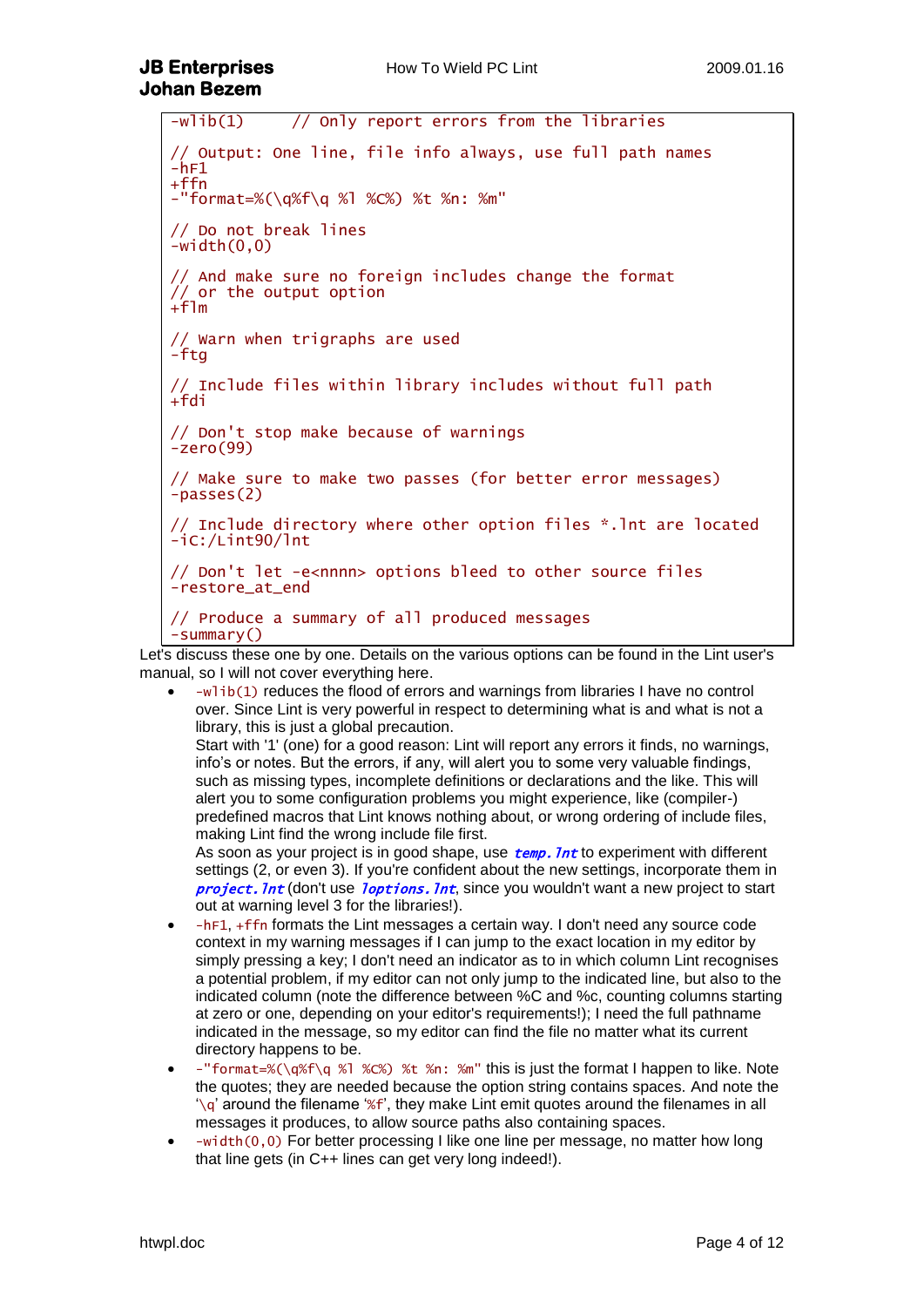- +flm locks-in the so given message format. It is up to you whether or not to use such an option, but I have seen different message format options located in Gimpelprovided compiler option files (like  $co-msc90$ . *Int*). In addition, this option locks-in the –os option for indicating output redirection, so you'd better place that option (on the command line, if you will) before this one.
- -ftg disables tri-graphs, or better: It makes Lint warn you when tri-graphs are used in your code. I see no need to use tri-graphs in my code, and I would like Lint to warn me when a character sequence is used which is interpreted differently from what I have written. YMMV.
- +fdi depending on how projects are split into directories, and how the compiler includes like  $stdio$ , h are structured, include files refer to sibling includes without specifying a path. So, by default, I'd like to adopt that convention. If need be, I can override the setting in the compiler- or project-specific options. On UNIX (FlexeLint), this is the default.
- -zero(99) when starting with a new Lint project I definitely want this option gone (using -zero in *project. 1nt*), otherwise my Makefile will always terminate prematurely. However, for stable projects, regularly linted, it makes sense to abort make when "real" errors are found using Lint (probably your compiler would also complain).
- -passes(2) again, when starting with a new Lint project I'd want this option reduced to one pass only. Two or more passes only makes sense when the project is at least moderately cleaned. In general, however, two or more passes makes sense, since Lint can perform better quasi-dynamic checks using value-propagation techniques.
- -iC:/Lint90/lnt because I use my own copy of PC Lint on my laptop, where Lint is always installed in the same directory ;-), I indicate this directory here. Your environment might benefit more from such an option in **project.** Int, and it will probably use a different pathname. Note the use of forward slashes in the directory name. Especially when using relative pathnames, option files can be shared between Flexe-Lint ("PC Lint for Unix") and PC Lint, between UNIX and Windows.
- -restore\_at\_end provides a kind of sandbox concept for each source file when you present multiple files to Lint in one run. Without this option, Lint comments like  $/*$ lint -e8?? -w1 \*/ will be valid not only for the file containing this comment, but also for all subsequent files. It was added at my request in version 8.00v, and now officially part of version 9.0.
- -summary() provides a handy way to look for certain types of warnings. Lint will produce one line indicating the type of warning for each type generated. Especially with really large output, looking at the summary may be faster than searching the whole file.

## **An existing project without previous Lint exposure**

We have a basic *loptions. Int*, an empty *project. Int* (possibly only including the correct compiler-options file), and an empty  $temp$ . Int. Now let's get down to work.

## *Project defines*

Most projects specify at least one or two macros on the compiler command line, if only something like -DTARGET=RELEASE. Such options (usually contained in Makefiles or command scripts) have to be provided for Lint also.

If you're using a Makefile to start Lint, provide the same options in the same way as for the compiler. But if you want you may also specify them in the *project. Int* file using the same syntax. If there are more macros defined like this, provide them all, or use common sense to differentiate which ones are really necessary.

One issue you might encounter: Most compilers offer an initial set of predefined macros. Unless you are lucky to find a Gimpel-provided  $co$ - $\langle$ name>. Int file containing the settings for exactly your compiler, you will have to provide these to Lint. Since Lint caters for all known compilers and then some, Lint cannot build-in a set of predefined macros. But if the includefiles provided with your compiler (and believe me, Lint had better use exactly those!) assume the definition of those built-ins, you will have to educate Lint. Exactly how, is up to you: Browse the manual, ask some colleagues, or, new for Lint 9.0, use the –scavenge option. The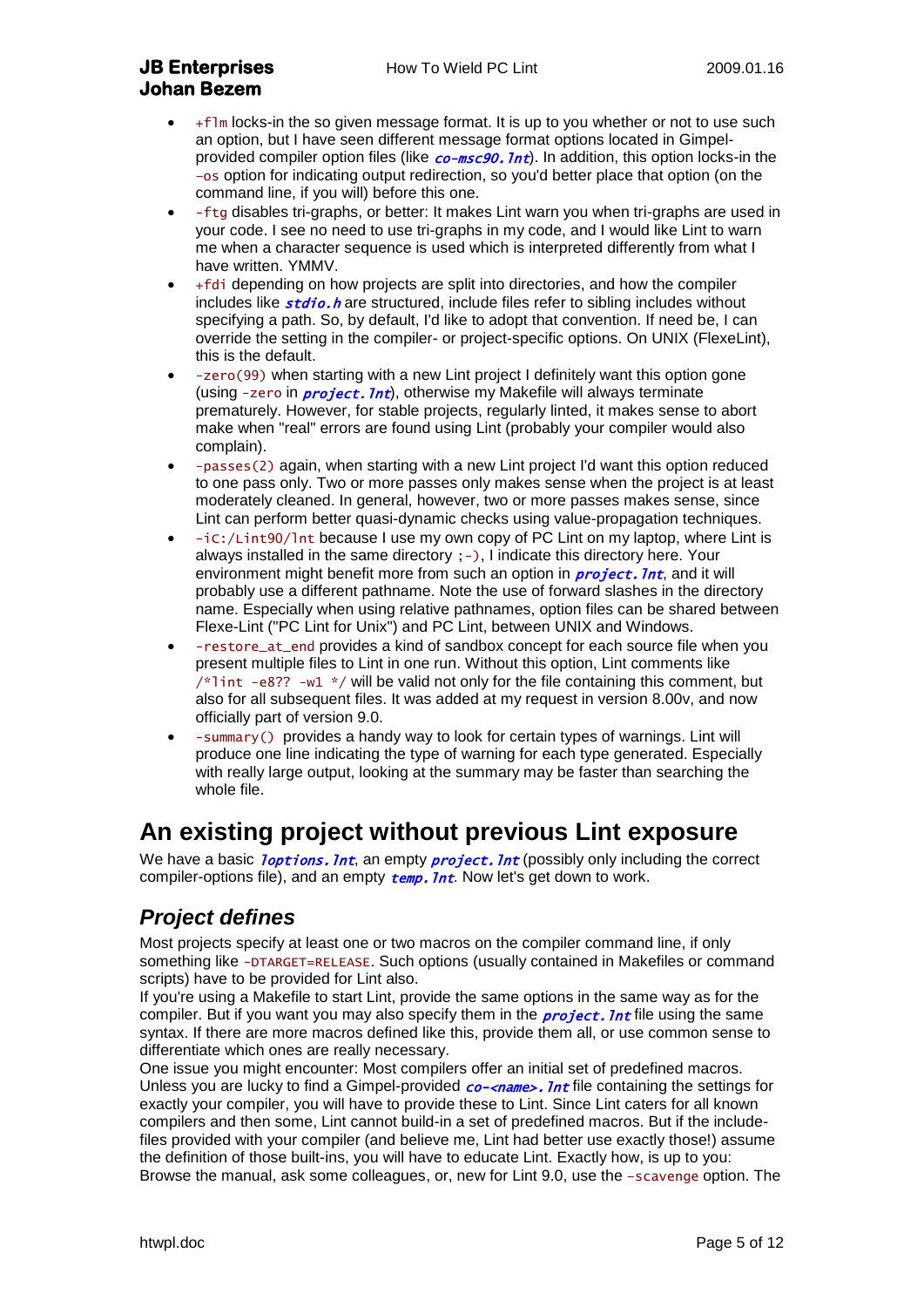-scavenge option has been added to Lint to aid in the process of finding out the implicit compiler defines. The process to do so is a multi-step process that may need repetitions whenever the compiler options are changed. The details are described in the manual, so I will simply point you there.

And if you are lucky, your front-end is called 'EDG' version 3.9 or later (compilers like Intel, IAR, Green Hills, TI, Comeau and others) you may look for an option --list\_macros which enables you to list all predefined macros. If you use the GNU compiler tool chain, the option -dm may do the same. Check the respective manual.

One hint: Until you have cleaned out most of the messages, stick to only one build-type for Lint (DEBUG or RELEASE), best is to use the same configuration as is regularly used for development, usually DEBUG. Later in the project you may choose to perform Lint for some more or all of the configurations.

## *Include directories*

If we now run Lint, it will probably<sup>1</sup> abort because of include-files it cannot find. So, let it run, examine the last few lines of output, and locate the include-file in your source directory or in your compiler's library includes. Then add the option -i<directory> to your options. Don't even look at the many warning messages; they will only later become relevant. If you use a specific file for compiler options, be sure to add the corresponding include options

to that file, if the path belongs to the compiler includes; otherwise, add it to the *project*. Int file.

For details as to how Lint searches for and finds include-files – including the use of the environment variable INCLUDE – refer to the Lint User's Manual. But one issue is still relevant here. Sometimes you will get error messages from Lint concerning include files it cannot find, but then you cannot see why. Consider this scenario:

If your C file includes an file in another directory, like #include "abc/def.h", and the directory  $abc$  is not in the regular 'include-path', you may run into trouble if, say,  $def.h$ includes  $g k 1. h$ , located in the same directory  $abc$ , without indicating the full path,

#include "gkl.h" instead of #include "abc/gkl.h". If you've taken my *loptions. Int* file without adaptations, all's fine. If not, please check if you have included the option  $+fdi^2$  at least in **project.** Int, since that option teaches Lint to look in the including file's directory for further includes.

Repeat this procedure until Lint completes its full run. In that case, the last few lines of output do not indicate a missing include file. Verify that all include paths are found by searching backwards for the string "Global Wrap-up". If it is found, Lint has produced a full output, and we're set to start analysing.

## *Library includes*

OK, if you really have library include files (from your compiler, or from bought libraries like operating system, network management or math packages), be sure to list them as such. Use the option +libdir(<directory name>) if all the include files in that directory are to be considered library headers, or use +libh(<filename>) for individual files. Especially when starting out with Lint, run the program immediately afterwards and check that the appropriate messages have effectively disappeared; you wouldn't be the first to use wrong path- or filenames and not notice until far too late.

Most such options belong in the file *project. Int*; some might belong in your compiler options file, if you're using such a file.

## *Layout and indentation*

My personal opinion is never to use tabs for indenting blocks of code. Modern development editors can be configured that way, at least for source files. But usually 'some colleagues' can't get their settings right, so tabs seem to be a fact of living.

If, in going through your messages, you encounter many messages concerning an unexpected indentation (search for the keyword "indentation"), there may exist a mismatch

 $\overline{\phantom{a}}$ 

<sup>&</sup>lt;sup>1</sup> If you find Lint stopping because of a #error directive, find the reason (usually a missing or imprecise macro definition) and remedy that.<br><sup>2</sup> This option is estive by default for Univ(Flore

This option is active by default for Unix/FlexeLint installations.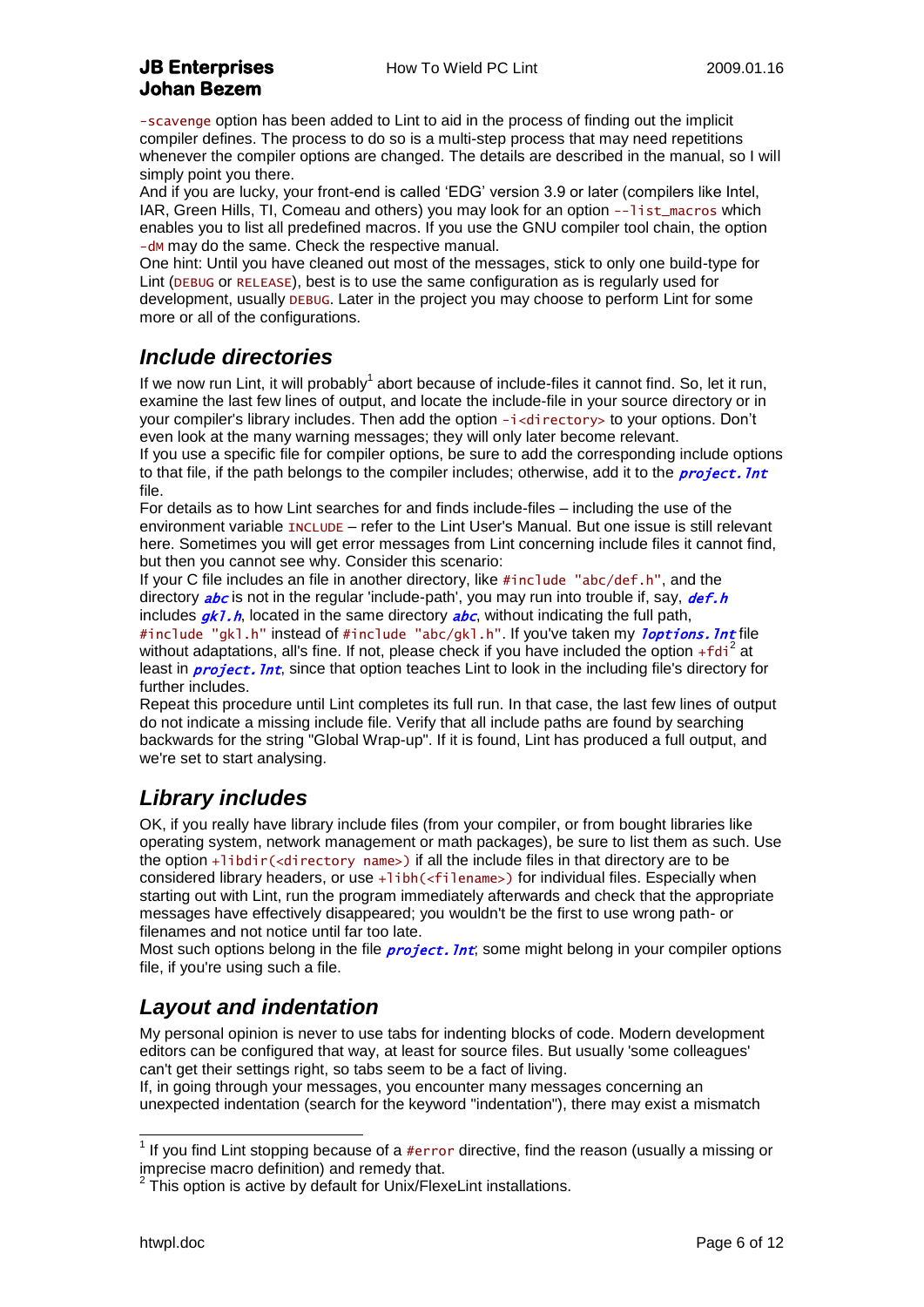#### **JB Enterprises** How To Wield PC Lint 2009.01.16 **Johan Bezem**

between your ideas of a tab's size calculated in spaces, and Lint's. In such a case, check your coding guidelines, and provide the option  $-t2$  in your *project. Int* options file (replace the '2' with the number of spaces equivalent to a tab in your project). Rerun Lint, and check the results (not the details, just the total number of messages as compared to the previous situation); this will give you a very rough idea as to the amount of tabs still in use, and it will flag the layout inconsistencies based on correct assumptions.

One other layout related issue you might encounter concerns the typedef names of structures/unions/enums: If they are not on the same line as the closing brace, consider changing the layout (recommended) or switch off message 659 by using option -e659 in your project options file.

## *Signed or unsigned characters*

Never mind the messages, neither by number nor by content. Usually, characters are seen as unsigned. Now, since the standard doesn't require one or the other, most compilers as well as Lint can handle all three cases: "Characters are signed", "characters are unsigned", and "characters are neither signed nor unsigned". In the last case, char, unsigned char, and signed char are all three considered different types. Be sure to let Lint know which of the three you intend for your project, for instance by specifying +fcu in your project options file. Especially when specifying -fcu, be sure to specify so after including your compiler's options, since many compiler's option files as provided by Gimpel specify +fcu, possibly overruling your project's setting. On using C++, consider the +fdc-option to distinguish all three forms (overloading!).

If you never use the 'plain' type char, and you only explicitly use either unsigned char or signed char, this will not make any difference to you. Enable warning +e971 if you want to find all cases where char has been used without signed or unsigned.

## *Using enumerations*

Strictly taken, enumerations are separate types with a limited number of valid values. The C standard, however, doesn't enforce this separation, and many C compilers consider enums to be equivalent to integers. If you want PC Lint to adopt this 'loose integer model', specify the option +fie in your project option file. In that case, enums can be assigned to integers and vice-versa; you may loop through a set of enum values, etc. But you may also assign basically invalid values to enum-type variables without Lint complaining about it, so consider your options carefully.

## *Using bit fields*

If you're into embedded development like me, your code probably has bit fields all over. A portable use of bit fields uses unsigned to declare the bit fields, like

struct B { unsigned a:4; };

The standard will also allow signed or int for declarations, considering the bit field to be signed. However, some compilers and/or developers will still treat the bit fields as unsigned. Specify the option +fbu if your environment is like that.

Some environments are even more relaxed, allowing type declarations like char, long or even enumerations to declare bit fields:

```
typedef enum { false, true } eBool;
typedef struct BF
{
 char ec:2;
 long el:2;
 eBool eb:1;
} BF_t;
```
For PC Lint to accept this as a valid bit field declaration, you'll have to switch off message 46 (to be able to use other types than signed or unsigned integers) using option -e46, and if using enumerations to declare bit fields is common in your source code, also specify option +feb in your project option file.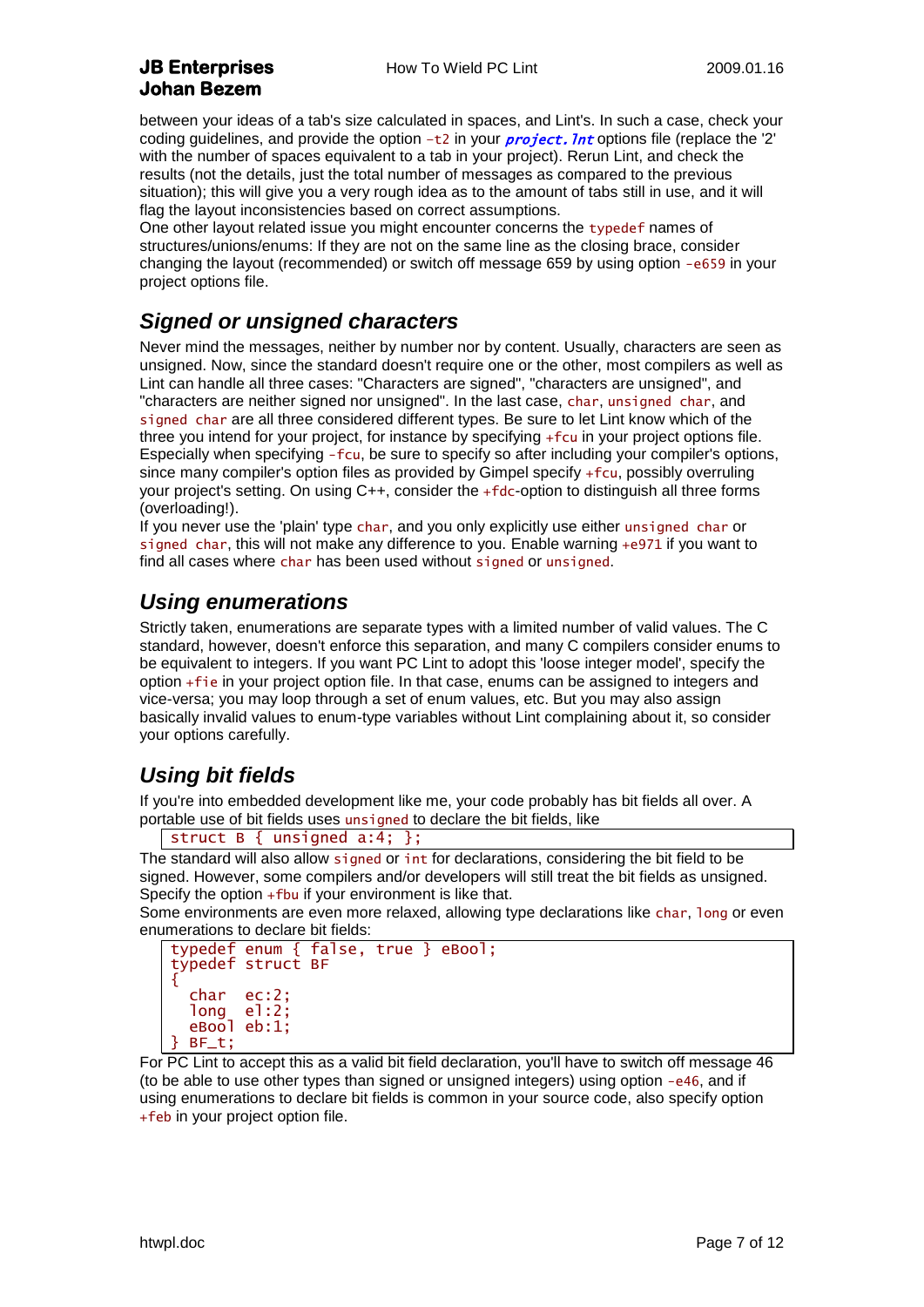#### *Pre-processor expressions*

Some C compilers allow the use of enums and constant variables in pre-processor expressions, like:

```
const int cVar = 5:
#if cVar < 6 ...
#endif
```
If you want PC Lint to allow such (non-standard) use of the pre-processor, include the option +fep in your compiler options file or in **project.** Int, whichever you prefer.

#### *Inline assembler*

The world of embedded systems uses inline assembler frequently, and PC Lint is able to handle most variants I have seen to date. Let's consider three common variants. If inline assembler instructions are framed with pragmas like in

#pragma asm mov  $r1, r2$ #pragma endasm

For these assembler instructions to be ignored by Lint you need to switch off checking using the option +pragma(asm,off), and re-enable checking using the option +pragma(endasm,on). For most PC-based compilers it might be sufficient to enable the Lint-specific special keyword asm by providing the option +rw(asm). However, if an inline assembler routine is fitted with a C-like prototype, this will not be sufficient. Consider:

asm int iGetCurrentSp(void) { mov sp, r10 }

Here we need Lint to ignore the function body. For that we enable not only the Lint-keyword asm, but also the 'gobbler' keyword \_ignore\_init. Specify the option +rw(asm,\_ignore\_init), or just \_ignore\_init if you already enabled asm before. Define a Lint-specific macro replacement using the option -dasm=\_ignore\_init. Lint will ignore the 'initialisation', which in case of a function definition means the function body.

And, finally, consider the variant \_\_asm("mov sp, r10"); embedded within normal C code. Since it clearly cannot be considered an initialisation, not even in the broader sense like before, we'll again need a new construct. For this to work, specify another 'gobbler' keyword \_to\_brackets using the option +rw(\_to\_brackets), and let Lint know to ignore the brackets (everything in between included) after \_\_asm using the macro replacement -d\_\_asm=\_to\_brackets.

I've seen all three variants supported in one compiler, and, thanks to various external libraries, also used simultaneously.

If your environment supports and uses different variants, you can experiment with the techniques described here. Also consider the existence of even more 'gobbler' keywords (to be enabled with the  $+rw(...)$  option first) like \_gobble, \_to\_semi, and \_to\_eol.

## *A first run*

If you're in a situation similar to mine, you need to produce first results quickly. So, run Lint on the sources, and be sure to redirect the output to a file. I've seen initial Lint-runs take more than an hour on a moderately complex project (less than 400 source files) when the output scrolls through a DOS-window on a fast Windows XP machine. With redirected output, the process took only a few minutes, producing more than 100,000 lines of output. How to handle a file with thousands of lines of messages? It is totally impractical to go through it line-by-line, that would take a year. So use a decent editor capable of handling large files efficiently, and use the search feature.

From my experience, there are a few searches that will get you up to speed and find the most prominent mistakes quickly. Of course, these string searches could also be replaced by searches for specific error numbers. However, PC Lint evolves and produces new error messages in most every new version. Using the words instead of the unique numbers enlarges the chance to also catch new errors.

Please be aware: The following search ideas are intended as a guideline. Feel free to vary your searches as you think fit. Also, some searches may overlap, so sometimes they might direct you to the same messages.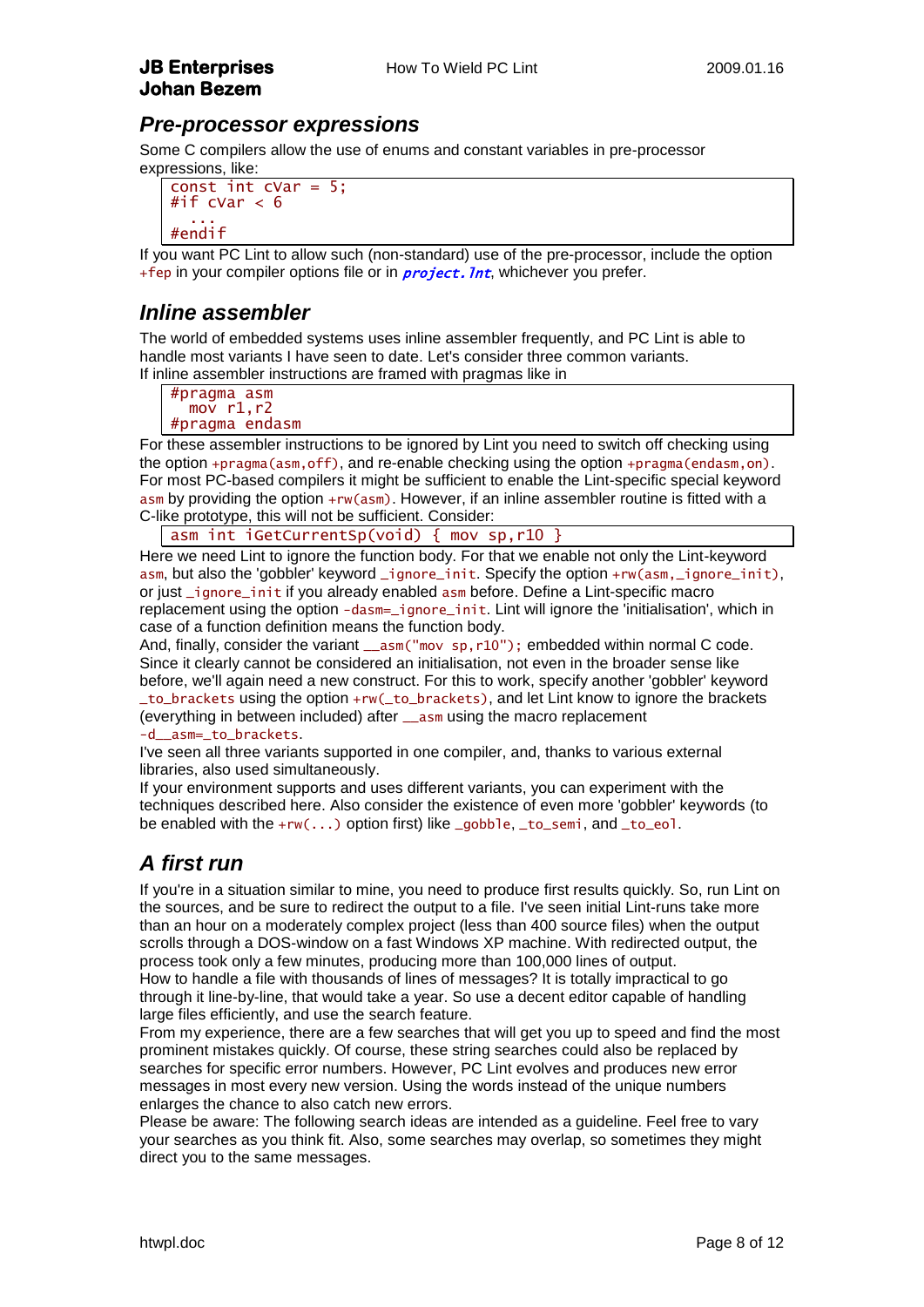Important: Never disable errors with a number below 400, unless the manual says you can. Such errors usually have a real cause (configuration problems?) and need to be resolved, not suppressed. If you suppress them, changes are that subsequent errors appear because of these errors, but you'll not be able to find the root cause.

#### **Memory corruption and other quickly found errors**

The most obvious serious errors Lint can find are broadly related to memory corruption. The keywords we look for are "division by 0", "out-of-bounds", "beyond array", "data overrun", "null pointer", "suspicious use of", "memory leak", and "custodial pointer". Be sure to switch off case-sensitive and whole-words-only searching.

This way we're looking for presumed access outside of array boundaries, null pointer access, malloc/free errors and memory leaks and a few curious constructs. All messages thus found indicate pieces of code worth looking at in some detail. Again, do not dismiss a PC Lint observation too lightly!

The messages thus found may indicate a real error, or they may indicate a misinterpretation by PC Lint. At this stage it is not useful to do more than just glance over the area indicated. If the source code has never been submitted to Lint analysis, chances are quite good to immediately find some real problems in your source code. Report or correct these immediately, and continue looking. Do not add Lint comments or specific options for all those locations where you cannot find a real error, and simply want to silence Lint. We're not that far along.

### *The next steps*

From here onwards, we have two possibilities: Start cleaning the header files, or concentrate on the implementation files. Since I'll discuss the cleaning of the header files extensively, let me briefly explain the other option.

Ignoring messages from all include files is quite easy. Using the option  $+1$ ibh( $*$ .h) effectively all include files are declared library header files, and because of the  $-w1$  ib(1) option they are largely ignored. Their contents are not ignored, however, and that presents one of the potential problems with this way of working. It is quite possible to find messages for problematic points in the C files originating from an ignored problem in some include file. That is the reason I personally start working on the header files first.

#### **Classifying messages**

Take a look in your output file. For every message you'll have to decide – at some point in time – whether you want to change the code to conform to Lint's expectations, or if you want to tell Lint to ignore this issue. If you want to change the code, go ahead and do it. Since I do not know a thing about your code, you're on your own there.

I'll here concentrate on telling Lint that everything is OK, while retaining as much error detection capability as possible.

Silencing Lint is easy. I've seen a developer starting all his C-files with the option  $-e^*$ , effectively disabling Lint for all his modules and include files. Until I found his Lint-comments, he was highly thought of. The difficulty lies in retaining Lint's capabilities to the fullest possible.

To illustrate the advantages and disadvantages of some method, I'll discuss a few common situations in detail.

### **Macros TRUE and FALSE**

Many environments using C89 have defined macros called TRUE and FALSE. FALSE is defined as 0 (zero), and presents no problem. If TRUE is defined as "!FALSE", Lint will complain because of a 'constant value boolean' (message number 506), which is basically correct but still intended here. And since these macros tend to be used quite often (including other variants and macros), a plethora of messages is produced. Several options exist:

 Disable message 506 globally by adding the option –e506 in your project options file. This alternative has the grave disadvantage that relevant messages from other contexts are suppressed as well.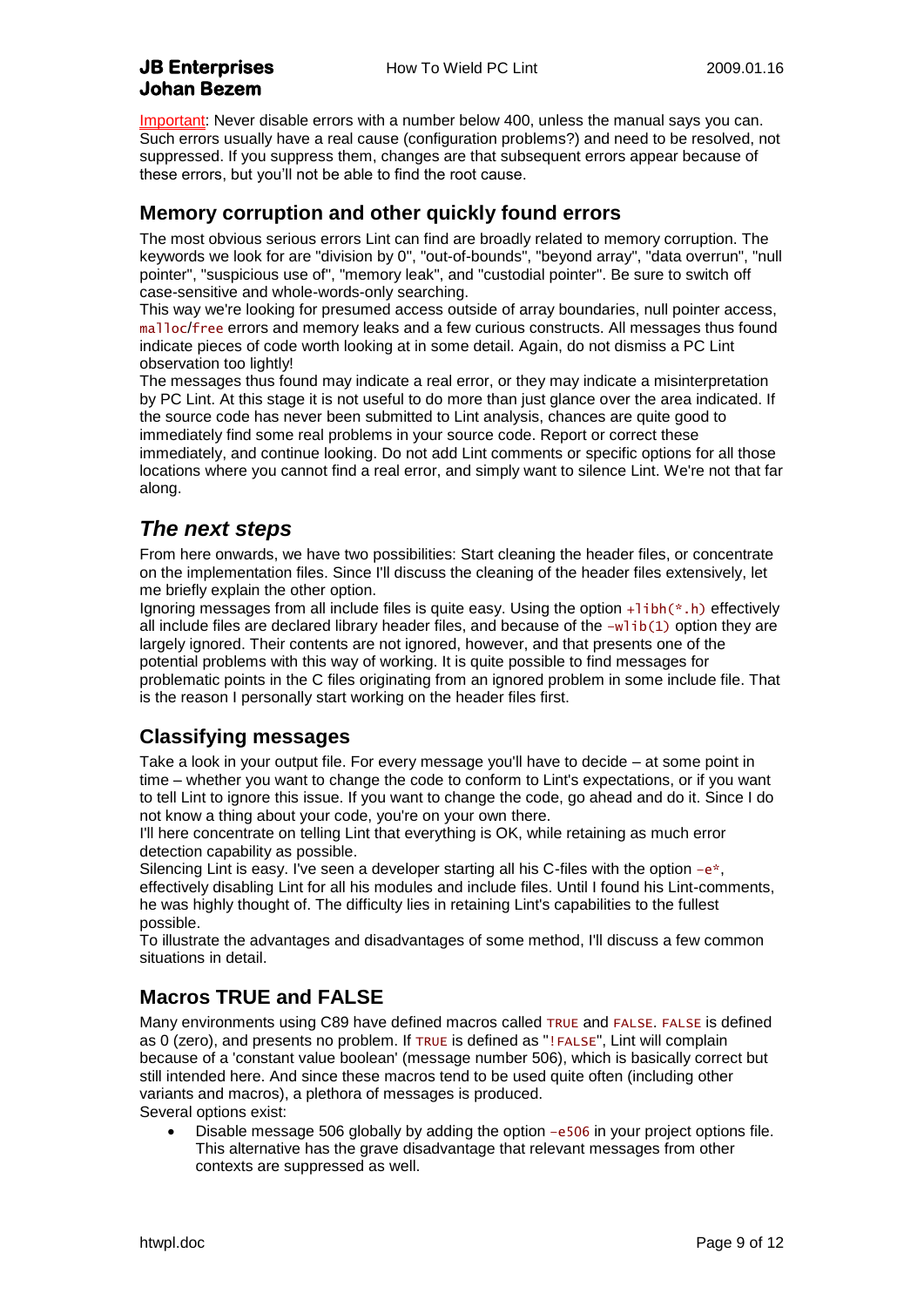- Use a Lint-comment within the include file where the macros are defined, disabling message 506 after the definition, like /\*lint –e506 macro TRUE, intentional \*/. OK, this is a little better, but not much. Potentially many files will include this header file, and the slight advantage over the previous option is almost gone.
- Use single-line suppression like /\*lint !e506 macro TRUE \*/ everywhere the macro is used. Now this works almost perfectly (except for similar errors in the same line), but it is extremely tedious to do, and you won't remember it at all times.

Use the single-line suppression comment within the definition of the macro, like in:

#define TRUE !FALSE /\*lint !e506 \*/

This would seem to work, since Lint doesn't quite discard all comments, only the non-Lint comments. However, this sort of comment is not allowed (cf. User's manual, section 5.1, "Options within Macros").

 The way to get the previous (invalid) alternative working is to use the option –save in a Lint comment:

|                                                    |  |  |  |  |  |  |  | #define TRUE /*lint -save -e506 */ !FALSE /*lint -restore */ |  |
|----------------------------------------------------|--|--|--|--|--|--|--|--------------------------------------------------------------|--|
| This quickly becomes unreadable, but it will work. |  |  |  |  |  |  |  |                                                              |  |

 Equivalent, but easier to read in source code, would be to use the option -emacro(506,TRUE). This option has to precede the macro definition, so place it in a Lint comment before defining the macro, or preferably in your project options file.

Clearly the last alternative has my personal preference: Used either just before the definition, or even in your project options file, the effect is to only suppress the irrelevant message in those cases where it really is unnecessary. And it keeps your code readable.

Another issue with macros like TRUE/FALSE or VALID/INVALID arises when MISRA<sup>3</sup>-rules are a requirement. The specific rule (rule 49 in the 1998 standard, rule 13.2 in the 2004 standard) reads "Tests of a value against zero should be made explicit, unless the operand is effectively Boolean." For details, refer to the MISRA specification.

This requirement has implications for our macros, since we are not allowed anymore to specify like this:

```
int fIsValueValid(int iValue);
...
if (fIsValueValid(25))
{
 ...
}
```
We are required to specify "if (TRUE ==  $flsValueValid(25))$ " instead, and if TRUE is defined as "!FALSE", message 731 "Boolean argument to equal/not equal" is produced. In this case, specifying the option –emacro $(731,TRUE)$  is not sufficient (refer to the location where the virtual –restore option would be placed), since the complete expression is the source for this message.

If you still need to work like this, consider using the form  $-$ -emacro((731), TRUE). This will place the message inhibition in the syntax tree and cover the entire expression in which the macro is used. For some messages (not message number 731 as in this example) you may even need to consider using the form,  $-$ -emacro( $\{731\}$ , TRUE). For details, see the Lint documentation.

Important is: Start with the simplest inhibition options, and only use the more powerful ones when really necessary. Otherwise, your messages will disappear, but other (unaddressed) messages may also be suppressed. Let 'good enough' be sufficient!

#### **Using assert and derivate functions**

Using the function assert to validate assumptions at least in debug code makes absolute sense. If the condition presented to the assert macro is false, assert will call the function abort. The macro, however, is part of the Standard C Library and defined in *assert.h* as offered by the compiler tool chain. And even if you never include the library include *assert.h.* 

-

<sup>&</sup>lt;sup>3</sup> MISRA: Motor-Industry standard for programming in C; increasingly relevant for embedded development in the automotive industry.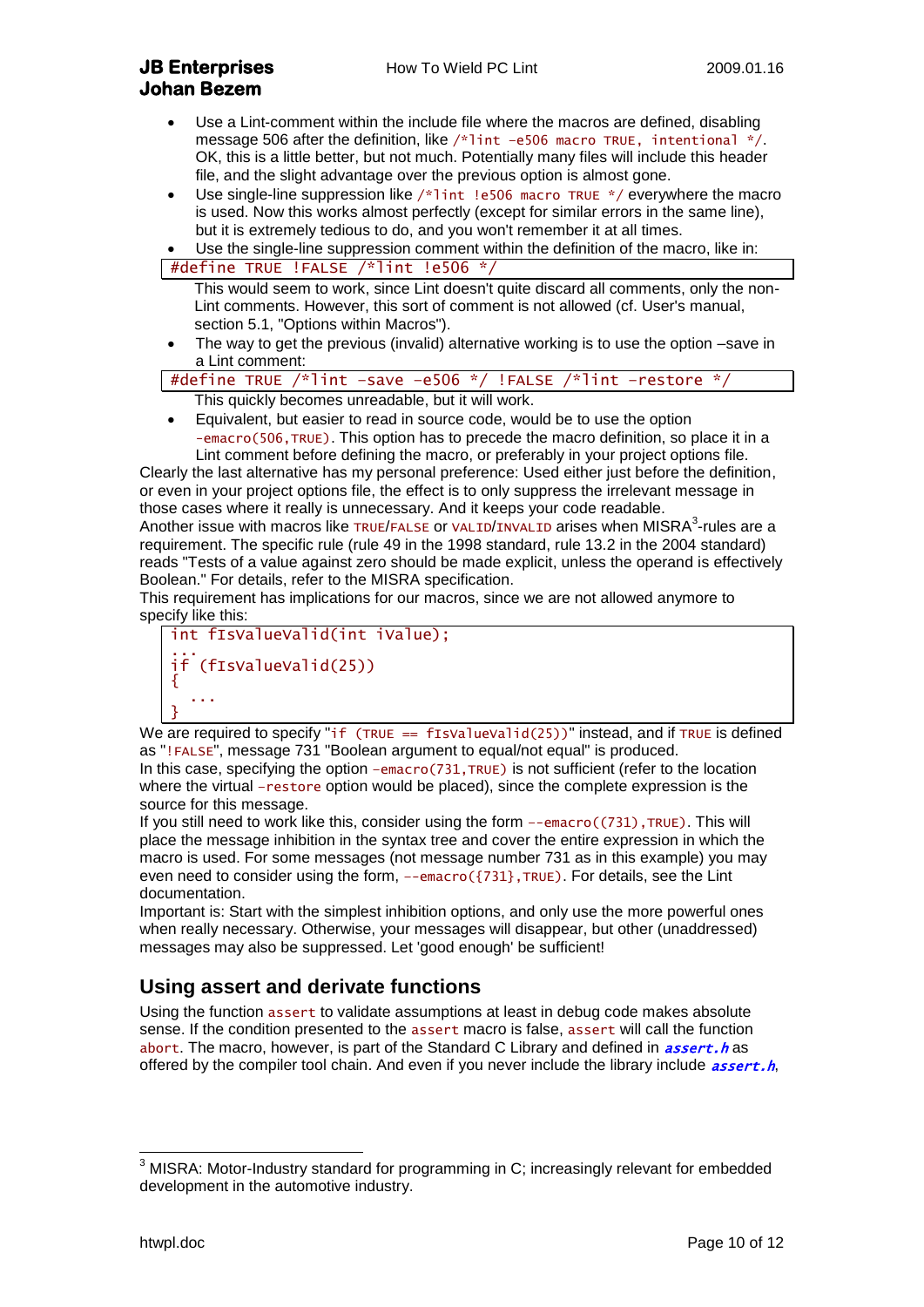MISRA (and common sense) prohibit the redefinition of anything defined in the Standard C Library<sup>4</sup>.

Embedded systems therefore frequently create their own assert facility, usually without any reference to the Standard Library.

Now back to PC Lint. PC Lint knows the semantics of the assert macro: That the argument is checked for true/false, and if the condition is false, the assert macro (sometimes a function) will not return to the caller. It will also use the knowledge about the truth of the condition to enhance its knowledge about the values of variables. Similar knowledge is available on the exit and abort functions.

Let's have an example:

```
#define MyAssert(cond) { if (!(cond)) MyAbort(); }
extern void MyAbort(void);
int LocalArray[10] = \{0\};
int main (void)
{
   unsigned int uLoop;
  for (uLoop = 0; uLoop < 10; uLoop += 2)
\{ MyAssert(uLoop < 9);
 LocalArray[uLoop] += LocalArray[uLoop + 1];
   }
   return 0;
}
```
Since the loop counter is incremented in steps of 2, the largest value for  $u$ Loop will be 8, so LocalArray[uLoop + 1] will be a valid array access. PC Lint will complain, though, since the current version (tested with version 8.00t) does not realize that incrementing will stop after 8. The MyAssert statement would be the way to tell PC Lint, but PC Lint doesn't know about the special properties of MyAbort. Try the PC Lint command:

lint-nt –u LintTest.c

This will produce message 661:

Possible access of out-of-bounds pointer (1 beyond end of data) by operator '[' But if we tell PC Lint that MyAbort is like exit in that it will not return to the caller, PC Lint will discover that the for-loop body cannot be executed with uLoop equal to 9, accessing the outof-bounds pointer, and the message will disappear.

lint-nt –function(exit,MyAbort) –u LintTest.c

Yes, this solution has been described in the manual, refer to chapter 10.2.1. However, there are more possibilities than described in the chapter; the implications of defining everything yourself are not clear to some developers; and finally, this article is much shorter than the PC Lint manual.

## **A final few words**

Would you use a blunt knife, unless you need a screwdriver? Not likely. So, sharpen your knife! Patch Lint to the most recent patch level (9.0b at the time of this writing, January 2009, or if you are still using version 8, the patch level is 8.00x; consider upgrading to 9.0, it's more than worth it!). Patching is free for everyone within a major version: a license for version 8.00 gives you every patch up to 8.00x, independently from your current patch level. And the same is true for version 9.0.

And if you really use version 7.50 (some are among us still), at least use version 7.50ad, that patches page is yet available, and seriously consider buying an upgrade to version 9.0b or later.

If you need support with your endeavours, don't email me directly, but go to [http://www.gimpel.com/Discussion.cfm,](http://www.gimpel.com/Discussion.cfm) a forum for peer-support. Yes, I hang around there quite frequently, but I'm not the only one, and I might have an assignment keeping me away from the Internet for a while. I will also refer any direct questions to that forum.

-

 $4$  MISRA-C: 2004 Rule 20.1: Reserved identifiers, macros and functions in the standard library, shall not be defined, redefined or undefined. assert is specifically mentioned.